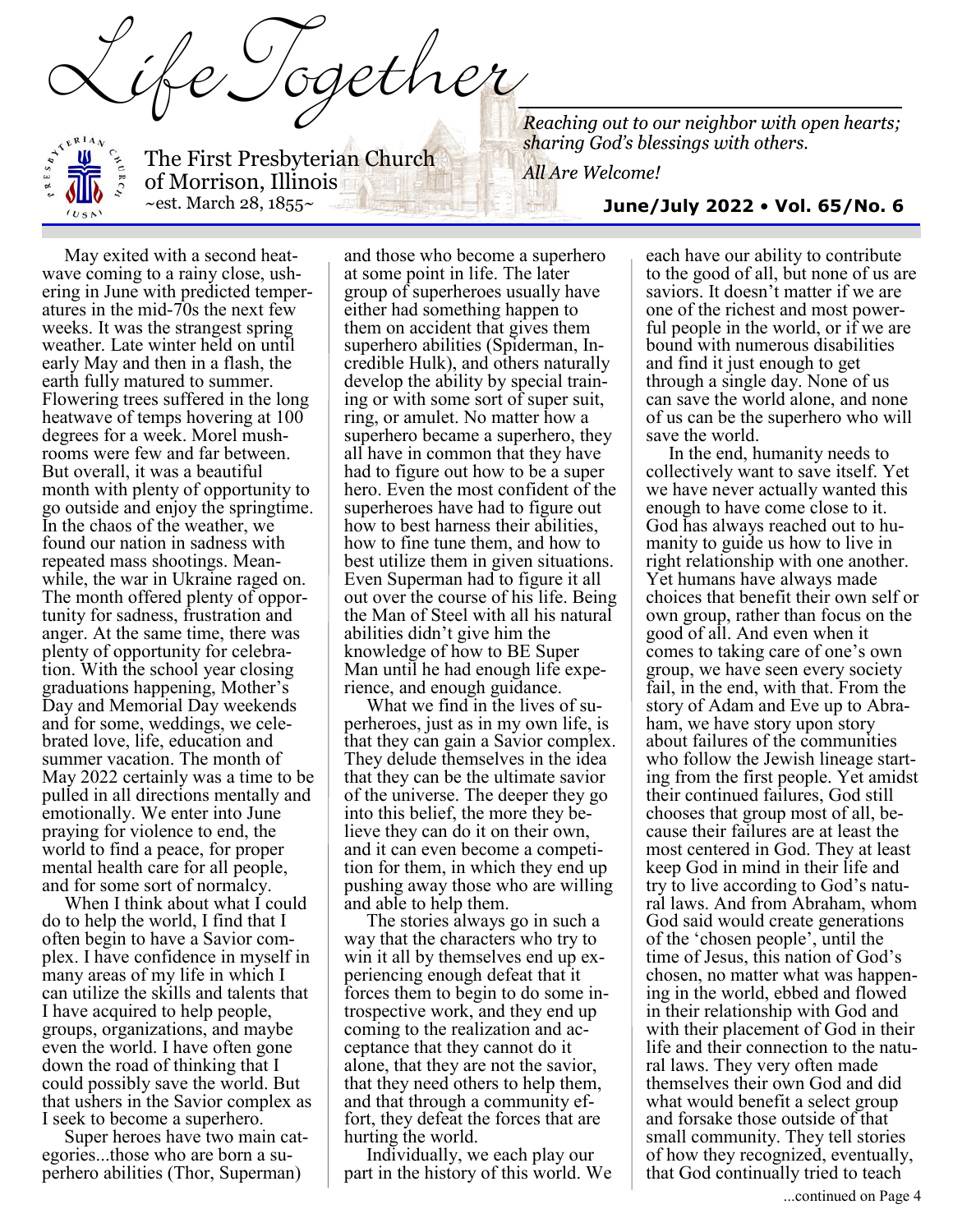

# **Page 2** Church News **CHURCH EVENTS**

#### Worship Time Change

Worship service times are changing for the summer this year. We will meet at 9:30AM June 5 through September 4.

Virtual worship will continue to be provided indefinitely. We livestream it at 9:30AM from our Facebook group page: [https://](https://www.facebook.com/groups/firstpresmorrison) [www.facebook.com/groups/](https://www.facebook.com/groups/firstpresmorrison) [firstpresmorrison.](https://www.facebook.com/groups/firstpresmorrison) The services are also posted on Monday mornings to our YouTube channel: [https://](https://www.youtube.com/channel/UCcZIobAb6lcNXGA0cbuuVdg) [www.youtube.com/channel/](https://www.youtube.com/channel/UCcZIobAb6lcNXGA0cbuuVdg) [UCcZIobAb6lcNXGA0cbuuVdg](https://www.youtube.com/channel/UCcZIobAb6lcNXGA0cbuuVdg).

#### Bible Study

Bible Study is meeting at Pleasant View Home twice per month. In June, we will meet on the 7th and 21st at 9:30AM. All are welcome to attend. In July we will meet July 12th and 19th.

#### Coffee Hour

Coffee hour is back. Coffee hour hosts in June and July are: June 5: Rick Barr June 12: Lynn Knox June 19: Worship in the Park June 26: The Selburgs July 3: Angela Reamer July 10:Scott Vandermyde We have July 17, 24 and 31st available. If you would like to volunteer to host a coffee hour please contact the church office.

#### Pentecost & Special Offering

Pentecost in Sunday, June 5th this year. Come celebrate with us at 9:30AM. We will be receiving one of the four special PC(USA) offerings. More about the Pentecost Offering on page 7. Also, Blackhawk Presbytery is currently collecting a special offering for RIP Medical Debt. More info about that is on page 7 as well.

#### Presbytery Meeting

The next Presbytery Assembly meeting is scheduled for Tuesday, June 14, from 9:30AM to Noon. It is a hybrid meeting: you can attend in person at Oswego Presbyterian Church or via Zoom. Scott Vandermyde has been selected by the Session to be our commissioner to the remainder of the 2022 Presbytery Assembly meetings. If you would like to go in person, contact Pastor Mike. If you would like to attend virtually, email Loreen Stravers loreeen@blackhawkpresbytery.org for more information.

#### Worship In the Park

We will once again join Brethren in Christ at Rockwood State Park for a breakfast potluck and worship service on Sunday, June 19th, which is Father's Day. It's been since 2019 since we worshiped in the park with them. We'll eat at 9:30AM and then move onto worship with Communion following. Feel free to bring a dish to pass, but that's not a requirement to attend!

#### Community VBS

Community-wide Vacation Bible School will be the June 20-24 from 6-8pm at the Junior High. You can pre-register your child by visiting www.myvbs.org/morrisonvbs. This will ensure they receive a T-shirt in their size and class color. It is also asked to pre-register children with any food allergies or health concerns. You may also register at the door.

If you have any other questions, contact Kellie Kohl at 815-772- 4174 or kohl68@yahoo.com.

#### Session Meeting

Session will meet on July 18 in person at 6:30PM at the church. There is no scheduled meeting in June.

#### Drive-Up Meals

There will be two meals in June and one meal in July. The 4-H will be serving pulled pork sandwiches and sides on Thursday, June 9. Many thanks to them for hosting this meal! FPC will be preparing hamburgers with sides on Thursday, June 30. On Thursday, July 28 we will be serving hotdogs for the Fire Department Benefit. We'll cook 400 meals for that! We will begin serving meals at **5:00PM**. Dates and times for help needed will be announced later.

Please note, the amount of meal volunteers has decreased over the last several months to the point that we need to have a sign up list for each meal to ensure we can actually prepare and host the meal. More info on that will be sent out via email and announced at worship services.

#### Office Closed

The office will be closed on Monday, July 4. Stacie will be in the office on Tuesday and Thursday that week.

#### Newsletter Deadline 7/21

Please get information to be included in the August *Life Together* newsletter to the office voicemail or e-mail by July 21st.

#### **CHURCH ANNOUNCEMENTS**

#### Deacons Are Here For You

Feeling a little down or lonely? Do you have physical, spiritual or emotional needs that we can maybe help with? The Deacons exist to help members and friends of the congregation in their times of need. You can utilize this ministry by calling one of your friendly Dea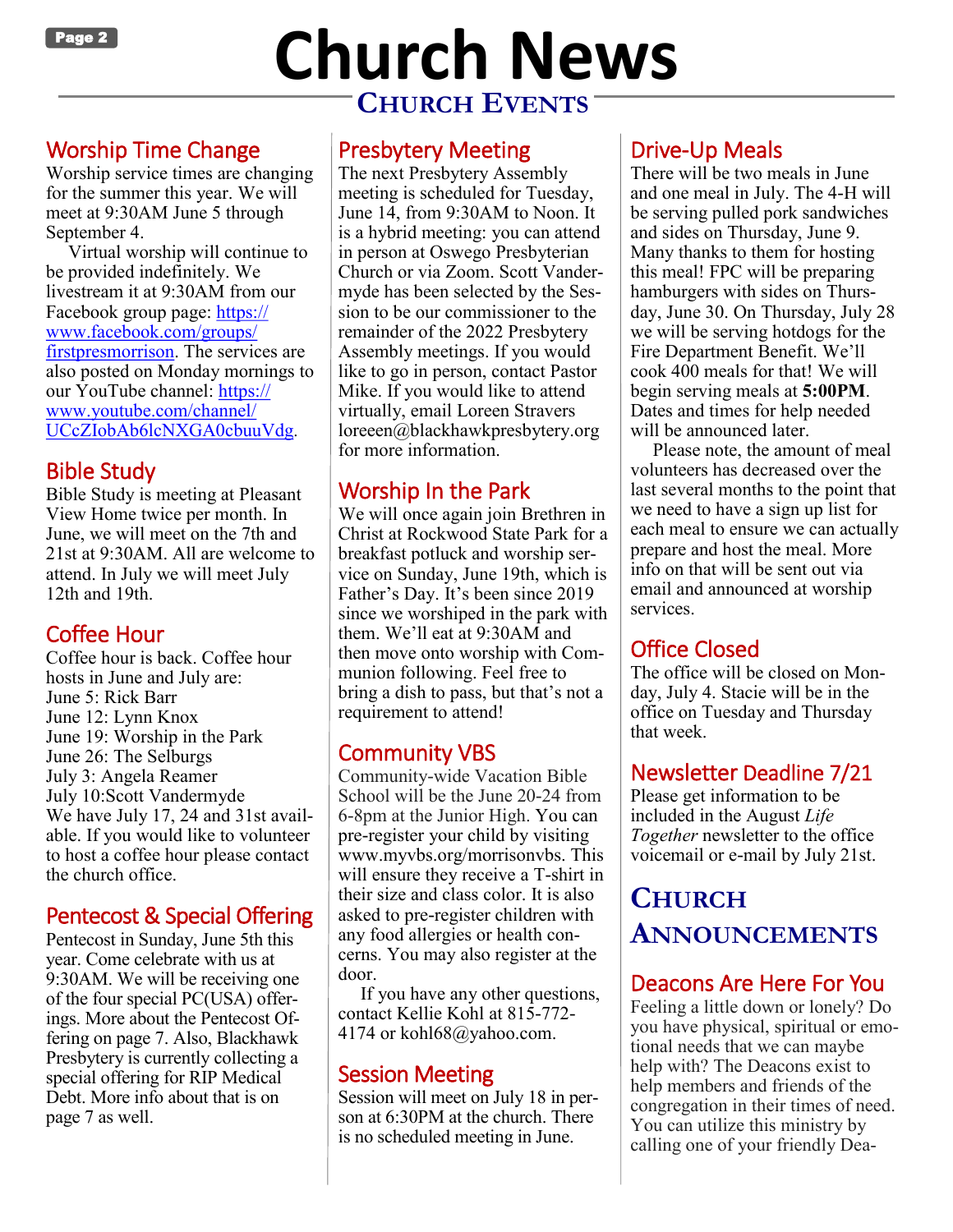cons. They want to help! Their names are listed on page 8.

#### Prayer Requests

Have a prayer request? You can now email them to prayers.firstpresmorrison @gmail.com. Please pass this on to others.

#### Presbytery Women

PW, which includes all women of our church, is undertaking a new project. Resthave Care & Rehabilitation is in need of walker caddy bags. These are cloth bags which attach to the walker and are used for the resident to carry things with while using the walker. I have been assured that they are simple to make and use a minimum of material. You can find a pattern on Pinterest by searching "walker caddy pattern" or contact Deb Zigler.

#### Happiest of Birthdays!

Please join in wishing Vonda Shank, mother of Ron Shank, a very Happy **100th** Birthday on June 3rd. If you would like to send a card her address is Resthave Care & Rehabilitation, 408 Maple Ave, Morrison.

#### Spring Valley Summer Nights

Spring Valley Reformed Church, Fulton, welcomes Divinity Trio to their outdoor stage on Sunday, June 12th at 6pm. Consider joining them for an evening of music and ministry. A free will offering will be taken. In case of inclement weather, the concert will be moved indoors.

Divinity Trio, though new to the industry, has a rich history in gospel music. Before Divinity was formed each member of the group has had the privilege to travel and sing extensively across the US and Canada with various Gospel artists.



#### Summer Scripture Readings

June 5: Acts 2:1-21 Ps. 104:24-34, 35b Rom. 8:14-17 John 14:8-17 (25-27) June 12: Prov. 8:1-4, 22-31 Ps. 8 Rom. 5:1-5 John 16:12-15 June 19: Isa. 65:1-9 Ps. 22:19-28 Gal. 3:23-29 Luke 8:26-39 June 26: 1 Kgs. 19:15-16, 19-21 Ps. 16 Gal. 5:1, 13-25 Luke 9:51-62 July 3: Isa. 66:10-14 Ps. 66:1-9 Gal. 6:(1-6) 7-16 Luke 10:1-11, 16-20 July 10: Deut. 30:9-14 Ps. 25:1-10 Col. 1:1-14 Luke 10:25-37 July 17: Gen. 18:1-10a Ps. 15 Col. 1:15-28 Luke 10:38-42 July 24: Gen. 18:20-32 Ps. 138 Col. 2:6-15 (16-19) Luke 11:1-13 July 31: Eccl. 1:2, 12-14; 2:18-23 Ps. 49:1-12 Col. 3:1-11 Luke 12:13-21

#### **LOCAL AND OTHER RESOURCES**

**Golden Meals: Call 815 626-4442** (Monday-Thursday, 7:00 a.m.-2:00 p.m.) Hot meals delivered Monday-Thursday. (With frozen/sack meals for weekends.)

#### Morrison Food Pantry:

Open Thursday mornings, 8-10 a.m., for curbside pick-up of food and dry goods.

#### Sauk Valley Food Bank:

Offers drive-up "pantry day giveaways" on some Saturdays where food is provided to residents of the Sauk Valley area. Call 815-626-4556 for details.

**Sullivan's Foods: The Morrison** location has also begun online grocery ordering for curbside pick-up or delivery. Call 772-4696 or see [https://](https://www.sullivansfoods.net/) [www.sullivansfoods.net/](https://www.sullivansfoods.net/)

#### Local Restaurants:

Some are offering pick-up, curb-side pick-up and delivery. Call for details.

**City News:** Keep up on local news at our city's Facebook page: https:// www.facebook.com/thecityofmorrison

Morrison Hospital: The hospital's Facebook page provides information on new check-in procedures and other updates: https://www.facebook.com/ Morrison Community Hospital

#### Whiteside County Senior

**Center:** The Center is not open for walk-ins or events but some services are being provided by phone. Call 815-622- 9230 and see their Facebook page or website: https://www.wcseniorcenter.org.

**PC(USA):** The PC(USA) COVID-19 dedicated webpage adds new information and resources regularly in many areas: [https://www.pcusa.org/covid19/.](https://www.pcusa.org/covid19/)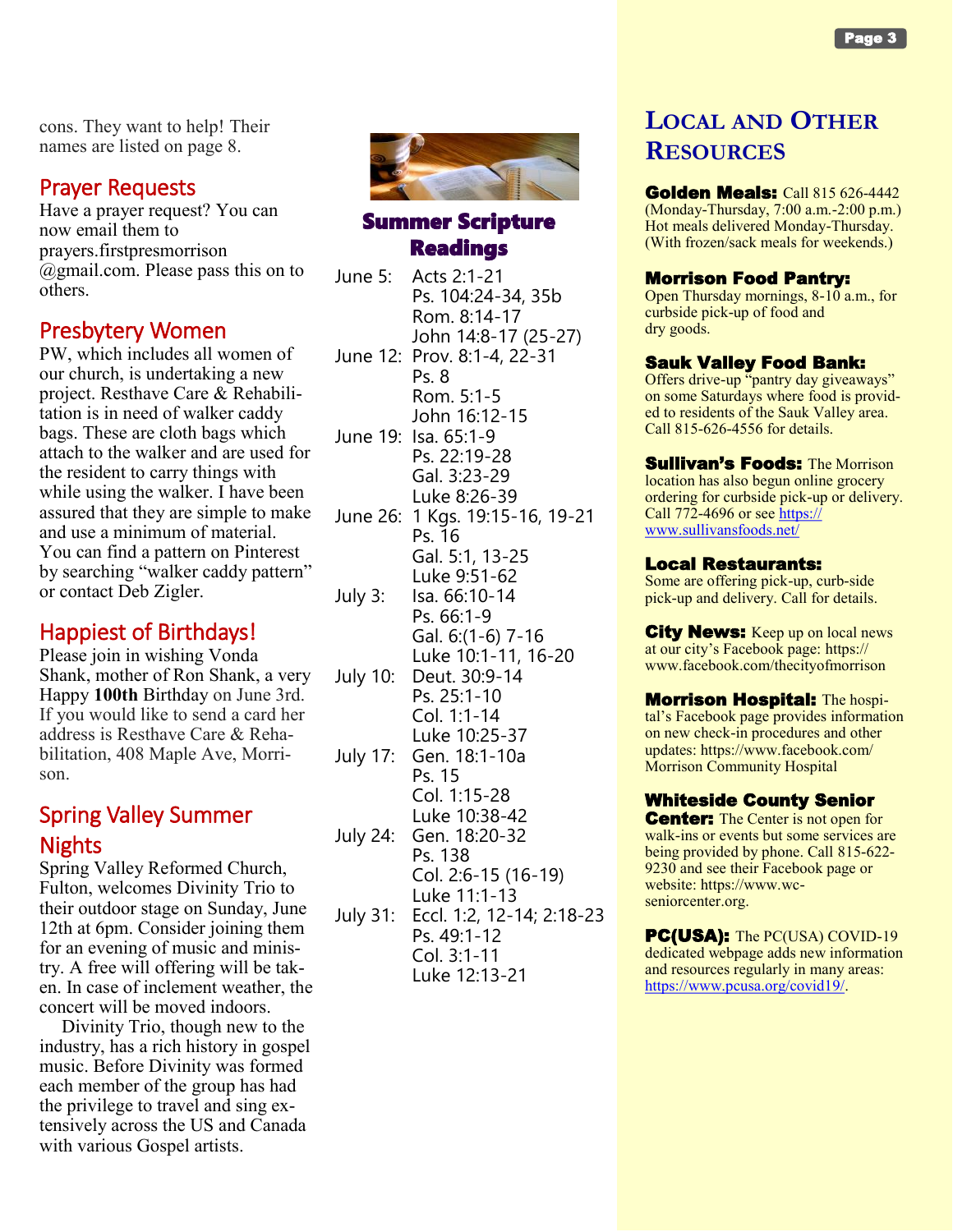

them how to truly live in loving relationships with God and with one another. God sent prophets, leaders, angels and strangers to bring the people back to a centralized focus on God and to reorganize their communal governing structure to benefit all people and to create the world in a way in which heaven could be a reality for all in this life. Yet in the end, humans didn't heed God's advice or help. Instead, humans still put themselves in charge, did what they wanted, and continued to destroy one another. So, finally, God came to earth in human form. God became the actual Savior as Jesus. Jesus showed us the true way to live. Jesus showed us how to be the light this world so desperately needs. Jesus taught us how to make changes to our society to bring justice for all, to make peace and equality the norm, and to fully connect ourselves to God. Jesus showed us the way to save the world. It was through following his teachings, and doing as he taught us, and placing him as our Head. Finally, we had our true superhero in Jesus Christ. But….here we are, two thousand years later. So many Christians over the years, and still today, have utilized the figure head of Jesus Christ to empower their own self or select group to do whatever they wanted, saying it was for the Church and for the good of all, but really, they were doing it for their own benefit and, whether they knew it or not, took on a Savior/God complex and believed they were entitled to do whatever they wanted, even though it brought great hurt and destruction to others. In the name of Christ, humans continually perform actions of an Antichrist.

So here we are, in a broken world, with a broken earth, with enormous mental health illnesses, all of which are far too ignored because it is not in the overall benefit for those stuck in their Savior/God complex. And we are all doing it. In one way or another, we all create a throne we want to be sitting on. But this is just creating continued division and destruction. We need to let go of this. We need to

#### **Prayer Requests**



Those who have served the church in the past month; student Youdelka Philippe, her family and the Mission Starfish Haiti School; Yucatan Peninsula Mission; Victory Center; Sauk Valley Food Bank; Morrison Food Pantry; Stronghold Camp & Retreat Center and Blackhawk Presbytery; and those in need of healing and support: Individuals and families fighting COVID-19 infection, nursing & retirement home residents and staff, medical workers, essential employees, school teachers & staff; Dan Brandon, Orville Goodenough, Glenda Hegwood, Omar Manchester, Joyce Mathew, Shirley Mills, Marian Osborn, Wayne Osborn, Cookee Shawver, Jean Temple, Dick Vandermyde, Michael Vegter, Jr.

not seek to have the world as we want it for our own benefit. We need to seek to have a world that will benefit all within it. Giving up what we *want* in order to make sure everyone has what they *need*  may just be the greatest Superhero power we can acquire.

Jesus, the ultimate superhero, taught us how to acquire this superpower. Jesus told us to humble ourselves. Jesus showed us how to serve one another. Jesus gave us the way forward to lovingly help one another. Jesus gave us the path to dismantle what we had created in which we were hurting one another, and how to build up a new beloved community in which we all help one another. And Jesus taught us the importance of community—that we cannot and must not try to do it alone, but rather, we need one another in this venture. In Jesus's command for us to love one another, we gained wisdom to do all things in love. In the gift of the Holy Spirit, we received the superhero power to conquer the darkness that distracts us and tricks us into loving only the self, and not the other. Our Triune God enables us to work together to figure out complex and simple issues, so that we can arrange the ways of the world which can lead to a global Utopia that is lasting.

The month of May 2022 has shown us the desperate needs of nature and of humanity. We need to drastically change how we take care of the earth. With out our earth, nothing else matters. We are headed toward an inhospitable planet. That must change. We also need to make major leaps in caring for mental health in our nation and world. If we can start caring for mental health early in people's lives and continue to help people learn how to balance their emotions and thoughts, we would not be seeing the senseless violence that is sprouting up everywhere. And we need to stop making spiritual health taboo as well. We need to make it ok to connect to the spiritual realm. We need wholeness of body, mind and spirit to be able to find wellness in our world.

In our life together, we must embrace that we cannot do this ourselves. We must embrace that we need one another to help save the world, and that the power and ability to do so is not our own, but rather, a gift from God. Thus, we must learn to connect to God so we may fully receive this superhero gift. And we must certainly live into a global community in which the God of Love is our center. There is no way our world is ever fully going to embrace Christianity. But we can embrace a united belief in a loving creative power that brings us together in beloved community in order to care for one another in such a way that there are no division, in which no needs go unmet, with agape love driving our every action. Let's, together, spend the summer working on being super and, in Christ, save the world! Grace and Peace,

Mike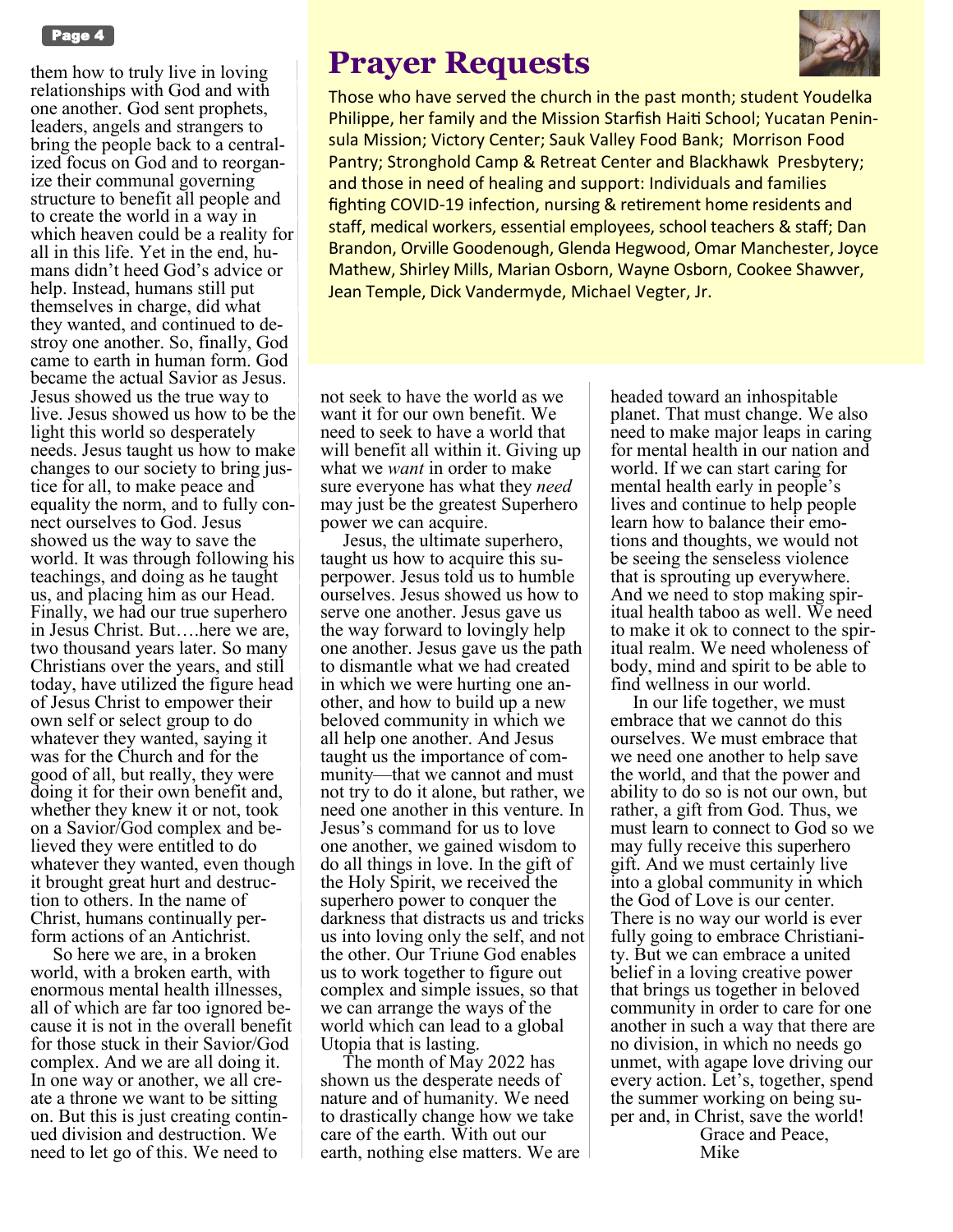

# June 2022 June 2022



| Sun                                      | Mon                         | Пае                 | <b>Med</b>     | ⋣<br>$\vec{c}$                           | 고                               | Sat                                                 |
|------------------------------------------|-----------------------------|---------------------|----------------|------------------------------------------|---------------------------------|-----------------------------------------------------|
|                                          |                             |                     |                | $\overline{c}$                           | $\epsilon$                      | 10AM SVCC Child<br>Fair<br>$\overline{\mathcal{A}}$ |
| $\mathcal{C}$<br>$Day$ of Pentecost      | $\circ$                     | $\overline{ }$      | $\infty$       | $\circ$                                  | $\tilde{\omega}$                | $\overline{L}$                                      |
| 10:15 AM Worship<br>11:15 AM Coffee Hour |                             | 9:30 AM Bible Study |                |                                          | Morrison City-Wide Garage Sales |                                                     |
|                                          |                             |                     |                | SPM Free Drive Up<br>Community Meal (4H) |                                 |                                                     |
| $\overline{z}$<br>Trinity Sunday         | 13                          | I4                  | $\overline{c}$ | $\overline{\rho}$                        | $\overline{L}$                  | $\sqrt{8}$                                          |
| 10:15 AM Worship<br>11:15 AM Coffee Hour |                             | 9:30 AM Bible Study |                |                                          |                                 |                                                     |
| 19<br>2nd Sunday after<br>Pentecost      | $\overline{\mathcal{O}}$    | $\overline{I}$      | $\overline{z}$ | 23                                       | 24                              | 25                                                  |
| the Park<br>10:15AM Worship in           | 10AM Deacon Mtg.            | 9:30 AM Bible Study |                |                                          |                                 | 9AM MUMC Sunnner<br><b>Craft Show</b>               |
| Father's Day                             | 6-8PM Vacation Bible School |                     |                |                                          |                                 |                                                     |
| $26\,$<br>3rd Sunday after<br>Pentecost  | 27                          | $28\,$              | $\mathcal{Q}$  | $\Im\theta$                              |                                 |                                                     |
| 10:15AM Worship<br>11:15AM Coffee Hour   |                             |                     |                |                                          |                                 |                                                     |
|                                          |                             |                     |                | 5PM Free Drive Up<br>Community Meal      |                                 |                                                     |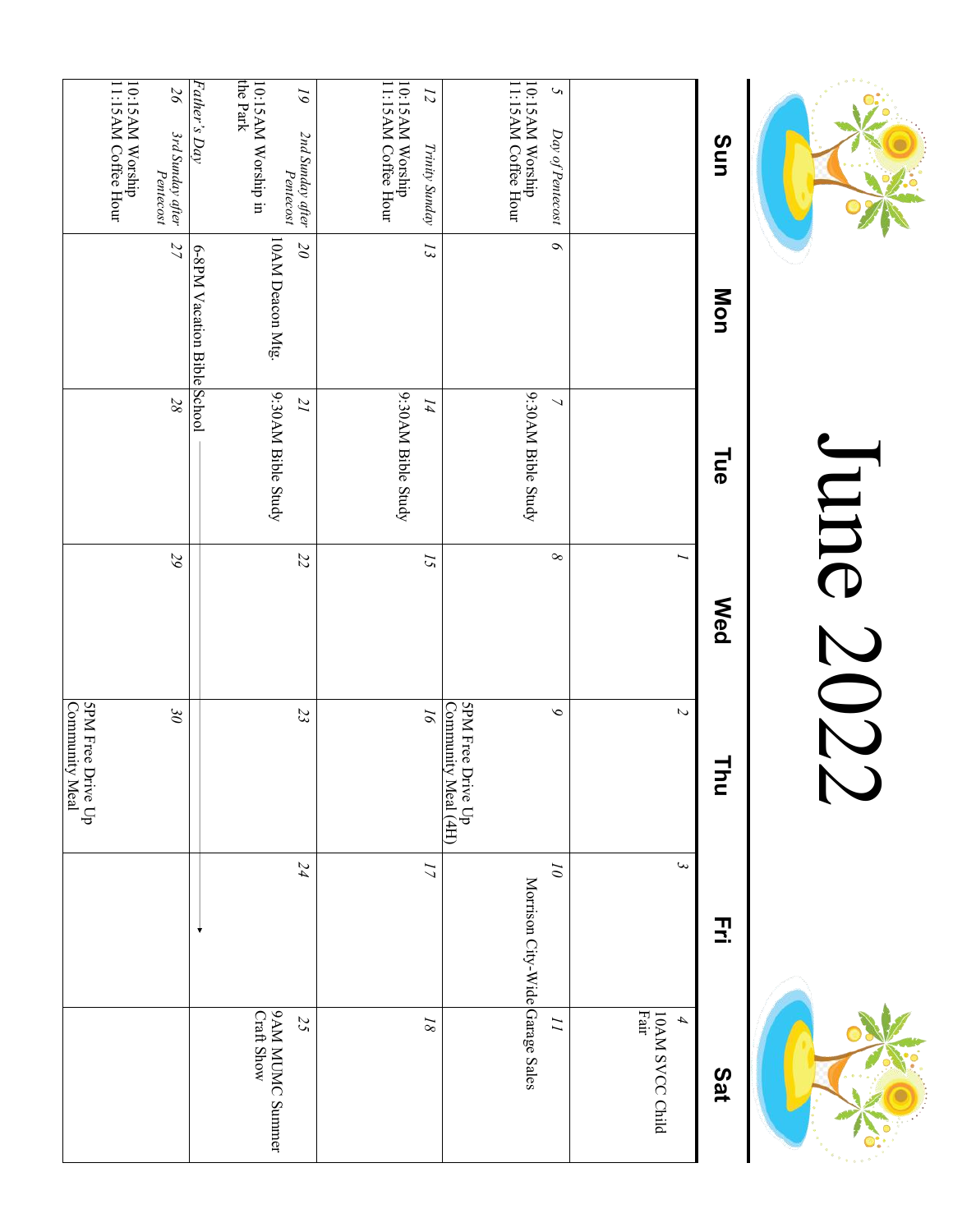|      | $\overline{a}$<br>Ë           | $\mathcal{L}$ | $\sigma$                                                                          | $\tilde{q}$                                                                                         | 23                                                                                         | $\overline{\mathcal{S}}$                                                      |                                                                                                     |
|------|-------------------------------|---------------|-----------------------------------------------------------------------------------|-----------------------------------------------------------------------------------------------------|--------------------------------------------------------------------------------------------|-------------------------------------------------------------------------------|-----------------------------------------------------------------------------------------------------|
|      |                               |               | $\infty$                                                                          | 15                                                                                                  | 22                                                                                         | $\mathfrak{S}$                                                                |                                                                                                     |
|      | Thu                           |               | $\overline{\phantom{a}}$                                                          | $\overline{14}$                                                                                     | $\overline{z}$                                                                             | <b>SPM</b> Free Drive Up<br>Community Meal-<br>Fireman's Benefit<br>28        |                                                                                                     |
| 2022 | Wed                           |               | $\infty$                                                                          | $\overline{13}$                                                                                     | $\mathcal{Q}$                                                                              | $\overline{27}$                                                               |                                                                                                     |
|      | $\mathbf{\underline{o}}$<br>ᄅ |               | 9:30AM Bible Study<br>$\mathcal{L}$                                               | 9:30AM Bible Study<br>$\overline{L}$                                                                | 9:30AM Bible Study<br>$\overline{\mathfrak{l}}$                                            | $\mathcal{Z}6$                                                                |                                                                                                     |
|      | Mon                           |               | Office Closed<br>Independence Day<br>4                                            | $\overline{L}$                                                                                      | 6:30PM Session Mtg<br>10AM Deacon Mtg.<br>$\sqrt{8}$                                       | 25                                                                            |                                                                                                     |
|      | Sun                           |               | 10:15AM Worship<br>11:15AM Coffee Hour<br>4th Sunday after<br>Pentecost<br>$\sim$ | 10:15AM Worship<br>11:15AM Coffee Hour<br>5th Sunday after<br>Pentecost<br>$\overline{\mathcal{L}}$ | 6th Sunday after<br>Pentecost<br>10:15AM Worship<br>11:15AM Coffee Hour<br>$\overline{17}$ | 7th Sunday after<br>Pentecost<br>11:15AM Coffee Hour<br>10:15AM Worship<br>24 | 10:15AM Worship<br>11:15AM Coffee Hour<br>8th Sunday after<br>Pentecost<br>$\overline{\mathcal{E}}$ |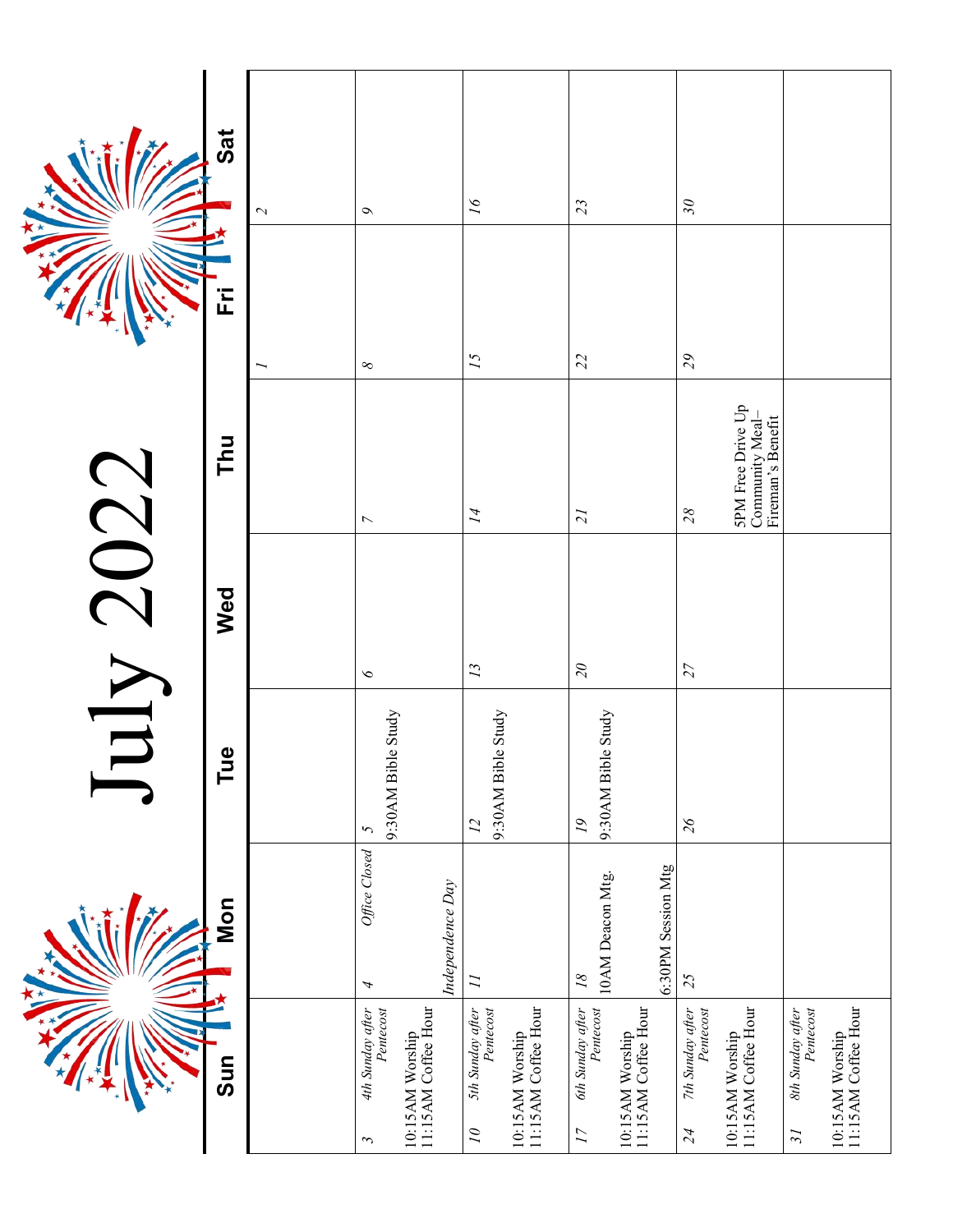## **COMMUNITY NEWS**

#### A Friendly Reminder

School is now out for the summer. Please slow down and watch for children enjoying their time outside. They won't always watch out for you.

#### A Day at the Farm

The 37th Annual Child Fair will be held on Saturday, June 4 at SVCC from 10am—12pm. There will be Miller's Petting Zoo, emergency vehicles, interactive booths, exhibit displays and hayrack rides. This is a free family friendly outdoor event. For more information go to www.svcc.edu/childfair.

#### Boogie Woogie Bingo

Consider joining this FUN and entertaining fundraiser to benefit the Morrison Dog Park and kids playground equipment updates at Morrison parks. It will be held on Saturday, June 18 at the Whiteside County Fairgrounds. Doors open at 6pm with the first game beginning at 6:30pm. There will be food, music, desserts and tons of adult fun! If you have any questions, contact Karla at 815-535-6591.

#### City-Wide Yard Sales

Morrison's city-wide yard sales will be held June 10 & 11 from 8am-3pm unless otherwise stated for individual sales. You can search "Morrison City Wide Garage Sale" on Facebook for more information.

#### Family Day at the Discover **Center**

Join us Saturday, June 18, for the 33rd annual Felix Adler Day Family Festival - rain or shine! Admission to the festival grounds AND to the Felix Adler Children's Discovery Center is FREE!

Punch cards are available for purchase to enjoy pony rides, petting zoo, sawmill train rides, inflatable bouncy houses, game tent, arm/hand painting, balloon artists and food. There are many free activities to enjoy as well.

For information call 563-243- 3600.

#### Pentecost Offering

A gift to the Pentecost Offering helps the church encourage, develop, and support its young people, and also address the needs of at-risk children. 40% of the Pentecost offering can be retained by individual congregations wanting to make an impact in the lives of young people within their own community. The remaining 60% is used to support children-at-risk, youth, and young adults through ministries of the Presbyterian Mission Agency.

#### RIP Medical Debt

Did you know that Medical debt is the leading cause of bankruptcy in the U.S.? The Mission Committee of Blackhawk Presbytery and the Matthew 25 Task Force invite you to join them in a spring campaign to eliminate medical debt.

On April 18, they kicked off a 90-day campaign to raise \$15,000 in Blackhawk Presbytery to go towards medical debt relief.

RIP Medical Debt is a national nonprofit whose purpose is to abolish financially burdensome medical debt around the United States. Visit their website at https://ripmedicaldebt.org or the Presbytery website at https:// blackhawkpresbytery.org/2022/04/18/ ripmedicaldebt.

#### Save the Date!

Victory Center Rescue Mission's 22nd Charity Golf Event will be held Saturday, September 3, 2022 at Valley Oaks Golf Course, Clinton. Visit https:// www.victorycenter.com/22ndannual-golf for details.

#### Summer Craft Show

The United Methodist Church will be hosting a Summer Craft Show, including vendors and bake sale, on Saturday, June 25 from 9 am—2pm at the church.

If you would like to reserve a spot, you can contact Pam Shank 815-718- 2145 or MUMC office 815- 772-4030 (9am-12pm). All proceeds from booth fees and bake sale go towards MUMC Missions.

#### Summer Lunches

The United Way will again be supplying free lunches for children and teens beginning June 1. Grab-andgo meals will be given out each Wednesday through August 10th from 12—12:30pm at Crossroads Community Center, 201 Market St.

United Way is also looking for donations and volunteers. To learn more, visit www.uwwhiteside.org or contact Keri Olson at 815-625- 7973 or [kolson@uwwhiteside.org.](mailto:kolson@uwwhiteside.org)

#### Summer Reading Club

Odell Public Library's 2022 Summer Reading Club begins Monday, June 13 and runs through the week of July 11. The theme this year is "Oceans of Possibilities". Keep your kids reading this summer with this fun program! For more information contact the library 815-772- 7323 or krider.odell@gmail.com.